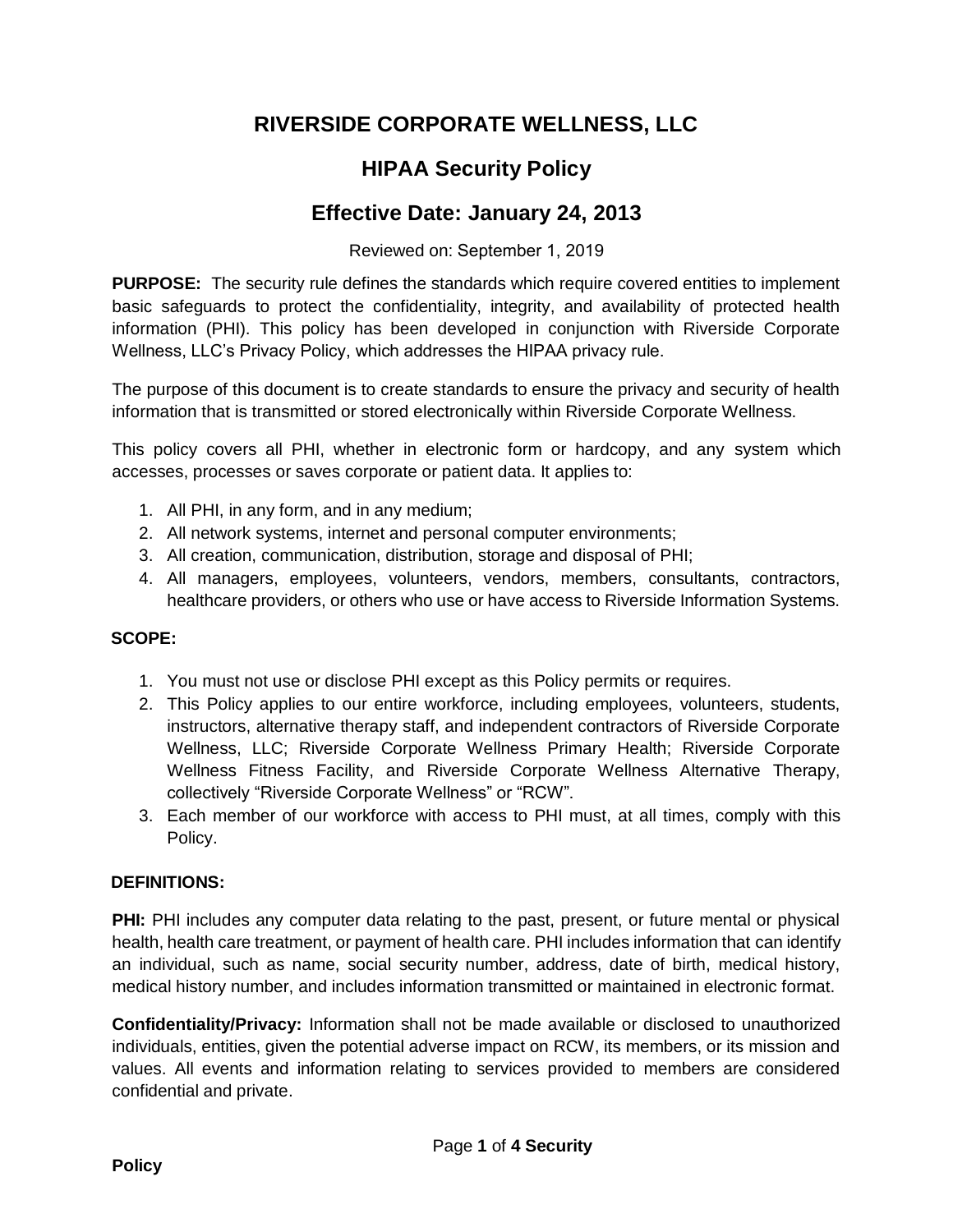#### **RESPONSIBILITY OF RIVERSIDE CORPORATE WELLNESS:**

The HIPAA security rule requires RCW to put into place the appropriate administrative, physical and technical safeguards to protect the integrity, confidentiality and availability of PHI that is created, received or managed by RCW's covered components. RCW has reviewed the HIPAA security rule and evaluated which safeguards must be in place given the type and nature of PHI held and accessed by RCW.

- 1. Every component of RCW with access to PHI is required to adhere to all HIPAA mandates. Violation of this Policy may result in disciplinary action up to and including termination of employment, vendor or independent contract and/or legal action. Under federal law, violation of the HIPAA privacy rule may result in civil monetary penalties and criminal sanctions including fines and imprisonment.
- 2. RCW will implement and maintain a security awareness and training program for all members of the workforce, including management.

RCW will document the satisfactory assurances of a written contract with business associates that receive, maintain or transmit PHI on RCW's behalf to ensure that the business associate will appropriately safeguard the information and will adhere to all RCW privacy and security guidelines. **Workforce Security and Information Access:** 

RCW will establish procedures to ensure only authorized personnel have access to systems that manage PHI, and will include:

- 1. Establishing a procedure that requires managerial approval before any person is granted access to systems managing PHI;
- 2. Performing appropriate background checks, where appropriate, before any person is granted access to systems managing PHI;
- 3. Limiting authorized persons' access to PHI to the extent that access to this information achieves the requirements of the person's job responsibilities;
- 4. Implementing procedures for terminating access to PHI when the employment of a person ends, or the job responsibilities no longer warrants access to PHI;
- 5. Periodically reviewing the accounts on systems managing PHI to ensure that only currently authorized personnel access;
- 6. All RCW covered components will adhere to RCW's procedures for passwords on systems managing PHI, and passwords must be forced to change periodically;
- 7. All RCW covered components will notify privacy and security officer when a system managing PHI is involved is a security incident, including virus or worm infections, accounts being compromised, and server damaged from a denial of service attack;

RCW must have a procedure in place to respond to an emergency that may damage systems managing PHI, and have a procedure for restoring any loss of data.

#### **Administrative Safeguards:**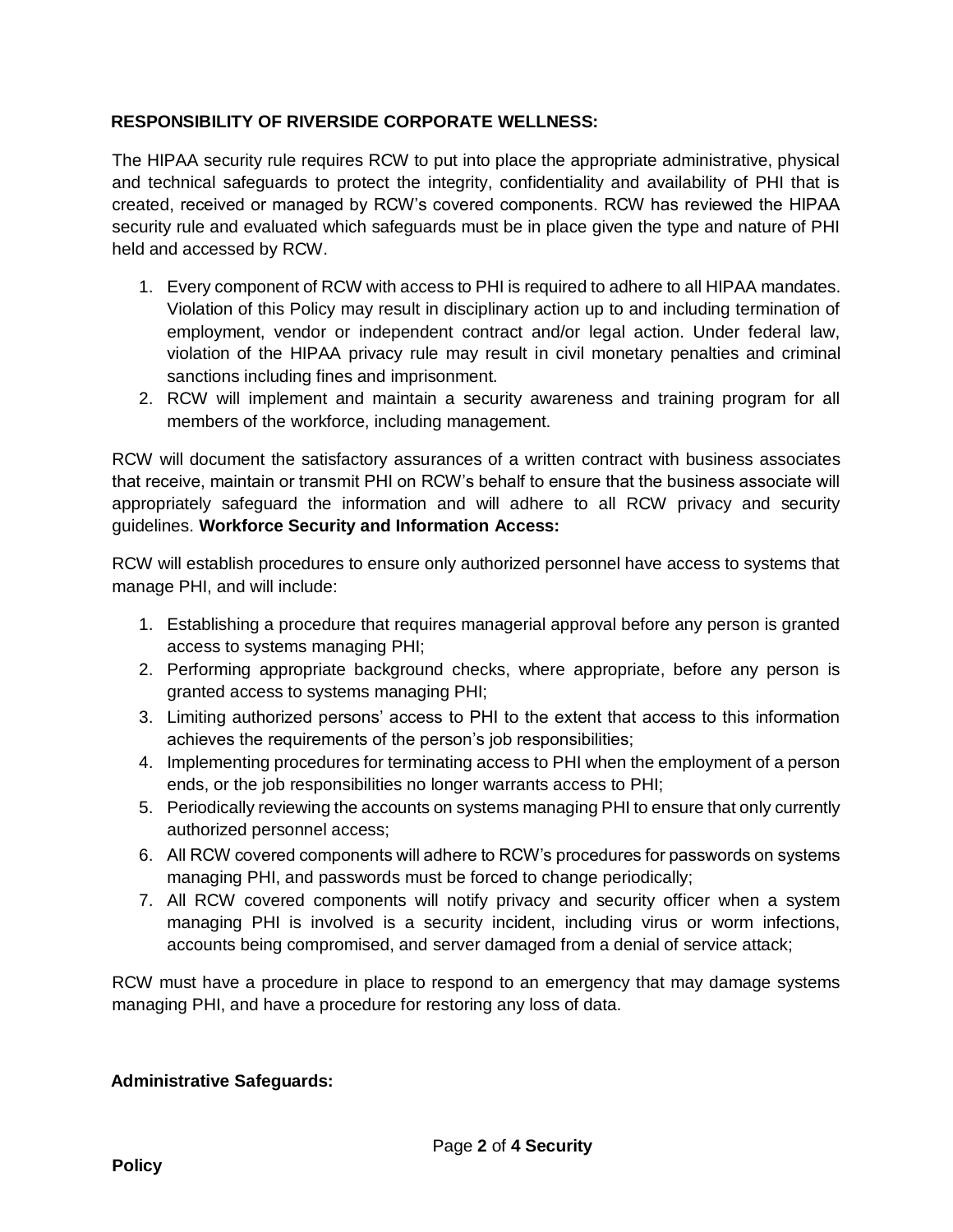- 1. RCW will perform a yearly risk analysis which will provide an accurate and thorough assessment of the potential risks and vulnerabilities to the confidentiality, integrity, and availability of PHI managed by RCW.
- 2. RCW will implement measures to reduce computer risks and vulnerabilities, including identifying and documenting potential risks and vulnerabilities that could impact systems managing PHI; performing annual technical security assessments of systems managing PHI in order to identify and remedy detected security vulnerabilities.
- 3. Our Security Official is also assigned security responsibility for developing, maintaining, and implementing this Policy, and for overseeing our full compliance with this Policy and applicable federal and state privacy law.
- 4. Security Official: Teresa Pulvermacher; Telephone: 608-782-5029 Ext. 3439; Fax: 608782-5032; E–mail: tpulvermacher@rcwlacrosse.com
- 5. RCW will periodically review information systems activity records, including audit logs, access reports, and security incident tracking reports to ensure that implemented security controls are effective.
- 6. Each member of our workforce is obligated to report promptly any suspected violation of this Policy or applicable federal or state privacy law to our Security Official or our legal advisers. Reports may be made anonymously.
- 7. Each member of our workforce must cooperate fully with any investigation, corrective action or sanction instituted by our Security Official or our legal advisers.

### **Physical Safeguards:**

- 1. RCW will ensure that systems that manage PHI are kept in areas with physical security controls that restrict access.
- 2. RCW will follow all implemented facility policies and procedures to document repairs and modifications to the physical components of the RCW facility that are related to security, including hardware, walls, doors and locks.
- 3. RCW will establish procedures that govern the receipt and removal of hardware and electronic media that contain PHI into and out of the RCW facility, and the movement of these items within the facility.

#### **Technical Safeguards:**

- 1. RCW will periodically review information systems activity records, including audit logs, access reports, and security incident tracking reports to ensure that implemented security controls are effective.
- 2. Each member of our workforce is obligated to report promptly any suspected violation of this Policy or applicable federal or state privacy law to our Security Official or our legal advisers. Reports may be made anonymously. Each member of our workforce must cooperate fully with any investigation, corrective action or sanction instituted by our Security Official or our legal advisers.
- 3. RCW will ensure that only designated workstations possessing appropriate security controls will be used to access and manage PHI, and that these workstations are not used in publicly accessible areas or used by multiple users not authorized to access PHI. This security measure extends to the use of laptops and home machines.